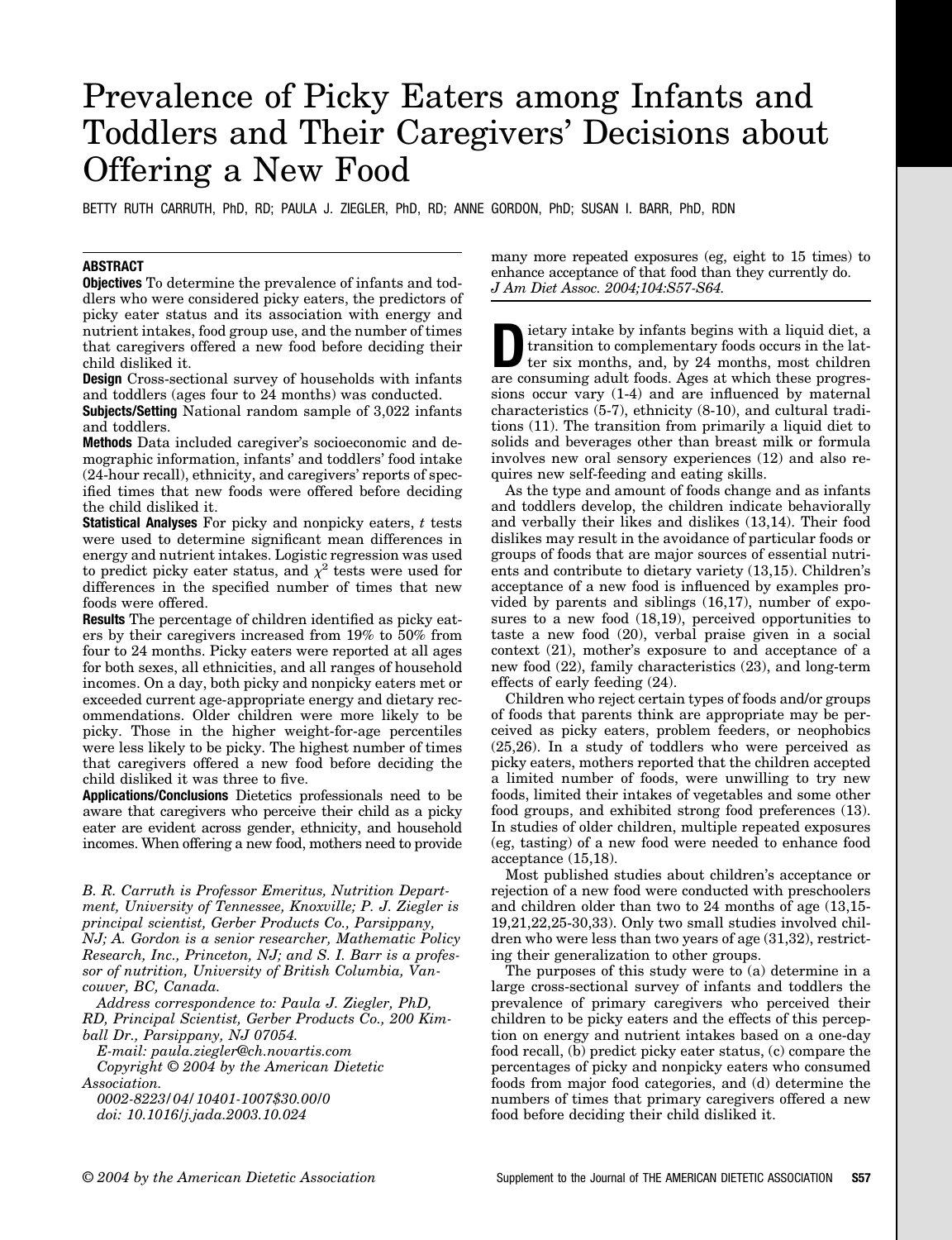# **METHODS**

#### **Sample**

Caregivers who had children four to 24 months of age were recruited for the Feeding Infants and Toddler Study (FITS). Methodology for the cross-sectional survey of 3,022 infants and toddlers has been published (34).

# **Data Collection**

Telephone interviews were conducted with the primary caregiver residing in an identified household. For all participants, data included one 24-hour recall (with nutritional supplements) of the child's food intake, ethnicity, weight and height, and the primary caregiver's socioeconomic and demographic characteristics. Caregivers were asked whether they considered their child a very picky eater, somewhat picky eater, or not a picky eater. Coded responses included yes, no, don't know, or refusal. The telephone interviewer did not define the term "picky eater." Rather, it was the caregivers' perceptions that were used as the definition of "picky eater." Response categories for the number of times that mothers offered new foods before deciding that their child disliked a food included "once, twice, three to five times, six to 10 times, and more than 10 times."

# **Analyses**

Data for infants and toddlers considered as "very picky" and "somewhat picky" were combined to form a "picky eater" data set for each of the six age groups (four to six, seven to eight, nine to 11, 12 to 14, 15 to 18, and 19 to 24 months). Those who were not considered picky eaters formed the comparison group. Food (including nutritional supplements) and formula intakes of the infants and toddlers were derived from one 24-hour recall and coded for nutrient analyses using the Nutrition Data System Research Manual (35). Statistical analyses were performed by Mathematica Policy Research, Inc., Princeton, NJ, 2003, using SAS System (SAS system for UNIX, version 8.2; SAS Institute Inc., Cary, NC. 2001). Because another analysis of the data revealed a very low prevalence of nutrient inadequacy (36), it followed that neither picky eaters nor nonpicky eaters were likely to be at risk of nutrient inadequacy. Mean nutrient and energy intakes were calculated by picky eater vs nonpicky eater status, and *t* tests were performed to determine significant group differences  $(P \le 0.05)$ .

Because of the difficulty in estimating the quantity of breast milk for those infants four to six months of age who consume breast milk and other nonmilk food and beverages, nutrient intakes for the ages four to six months were not included in these analyses (37). Although this same issue of estimating the quantity of breast milk also applies to older breastfed infants, two factors justify including older breastfeeding infants in the analysis: (a) the quantity of breast milk consumed for these older infants was assumed to be 600 mL for breastfed infants older than six months to account for replacement of energy from solid foods for the energy from breast milk as solids are introduced, and (b) the proportion of mothers breastfeeding was substantially lower among infants seven to 11 months of age than among younger infants, suggesting that assumptions related to estimating the quantity of breast milk would be less important for older infants. Data were weighted using sampling weights, and statistical tests accounted for the weighting. Results were compared with age-appropriate recommendations for energy and nutrient intakes/day (38,39).

Percentages were calculated by picky vs nonpicky eater status and age groups for the most frequently consumed food groups, based on the one 24-hour recall, and for individual foods within the food groups. Because most dietary transitions occur in the first year, results were merged for ages 15 to 24 months.

To predict picky eater status, logistic regression was used with picky eater status as the dependent variable. The independent variables were the child's sex, age category (four to six, seven to eight, nine to 11, 12 to 14, 15 to 18, and 19 to 24 months), weight-for-age percentile, birth order, and ethnicity and the mother's age, education, working status, marital status, household income, residence (urban, suburban), and ever breastfed status.  $\chi^2$  Tests were used to determine whether the number of times that caregivers offered a new food differed significantly  $(P \le 0.05)$  between picky and nonpicky eater groups.

# **RESULTS**

# **Sample**

Of the sample, 51% were males and 49% females. Ethnicity was 77% white, 7% non-Hispanic black, 10% Hispanic, and 6% "other" or multiracial groups. The mothers ranged in age from younger than 15 years to 40 years or older, with a majority of mothers aged 20 to 34 years when their study children were born. Participants represented mostly urban and suburban households, with about two-thirds of the sample reporting household incomes ranging from \$25,000 to \$99,999.

# **Frequency and Prediction of Picky Eater Status**

The primary caregivers who verified their responsibility for the foods chosen and offered to their infants and toddlers were mostly mothers (91%). Figure 1 describes the percentage of caregivers from the total sample  $(n=3,022)$  who considered their child to be a picky eater at ages four to 24 months. The percentage of caregivers at four to six months was 19% and increased to 50% at 19 to 24 months. Similar results were reported for the non-Hispanic white children. The highest percentages among non-Hispanic blacks were for ages 9 to 11 months (44%), 12 to 14 months (41%), and 15 to 18 months (61%). Findings for the Hispanics were similar to those for non-Hispanic whites and "other" multiracial groups.

The reported prevalence of picky eaters consistently increased for both sexes, ranging from 17% to 47% for males and 23% to 54% for females (four to 24 months). Household income by picky eater status mirrors the findings for gender and ethnicity. The prevalence of picky eaters doubled from younger to older children among those living in households with incomes of \$25,000 to \$49,999 (about 23% at seven to eight months to 48% at nine to 11 months) and were similar for household incomes of \$50,000 to \$74,999 (23% at seven to eight months and 52% at 19 to 24 months).

Only two variables were predictive of picky eater status. As shown in Table 1, older children were more likely to be considered picky eaters, and children who fell within the higher weight-for-age percentiles were less likely to be picky. The odds ratio of 1.00 is used for the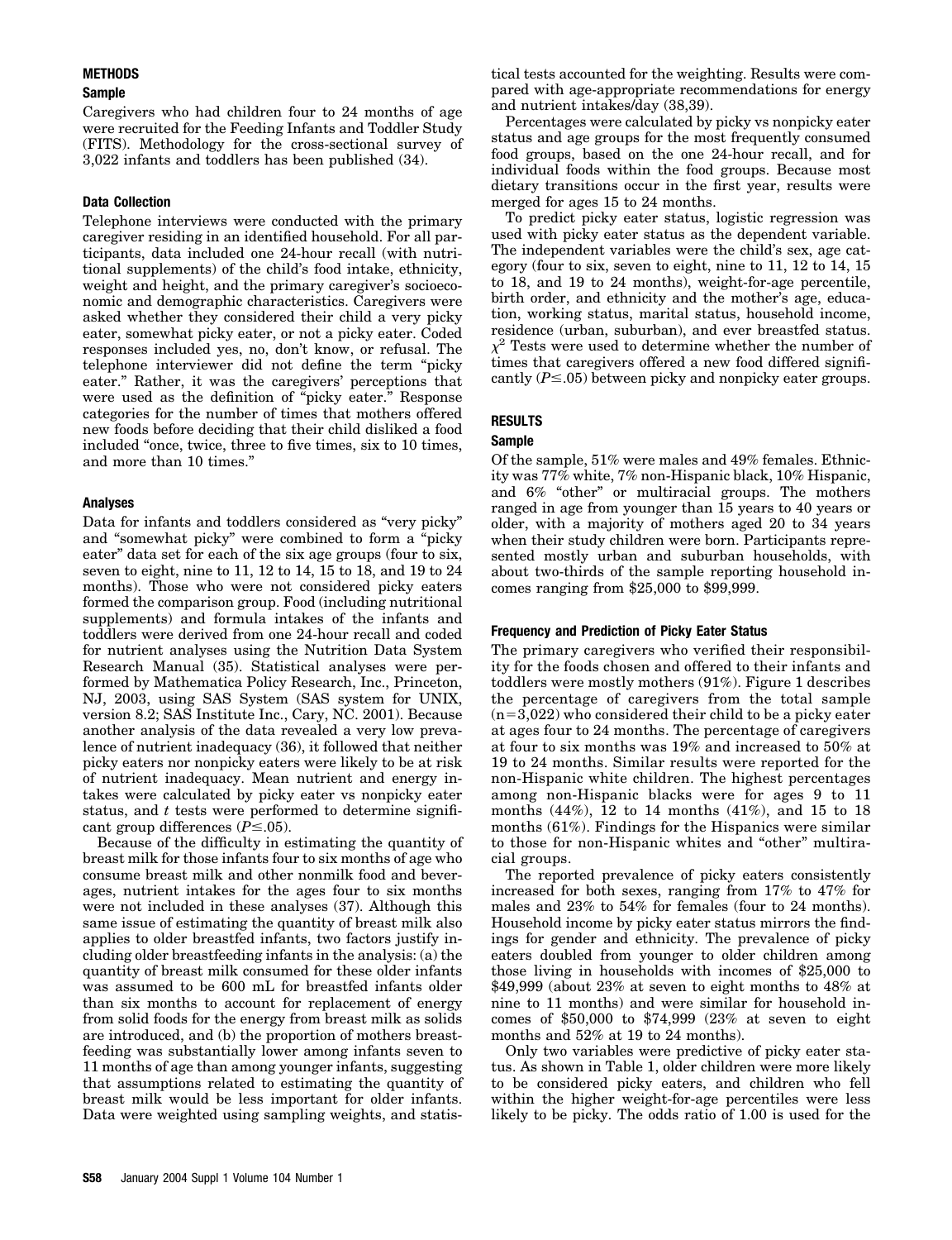

**Figure 1.** Percentage of caregivers who perceived their infant or toddler as a picky eater.

| <b>Table 1.</b> Independent variables that were significant predictors of<br>picky eater status of infants and toddlers <sup>a,b</sup> |                |                            |  |  |  |  |
|----------------------------------------------------------------------------------------------------------------------------------------|----------------|----------------------------|--|--|--|--|
| Independent variables                                                                                                                  | Odds<br>ratios | 95% Confidence<br>interval |  |  |  |  |
| Age categories (mo)                                                                                                                    |                |                            |  |  |  |  |
| 4-6                                                                                                                                    | 1.00           |                            |  |  |  |  |
| $7 - 8$                                                                                                                                | 1.38           | $0.99 - 1.92$              |  |  |  |  |
| $9 - 11$                                                                                                                               | 1.75           | $1.30 - 2.35*$             |  |  |  |  |
| 12-14                                                                                                                                  | 2.20           | $1.56 - 3.10*$             |  |  |  |  |
| $15 - 18$                                                                                                                              | 3.76           | $2.69 - 5.25*$             |  |  |  |  |
| 19-24                                                                                                                                  | 4.45           | $3.15 - 6.28*$             |  |  |  |  |
| Weight-for-age-percentiles                                                                                                             |                |                            |  |  |  |  |
| $0 - 25$                                                                                                                               | 1.00           |                            |  |  |  |  |
| $25 - 50$                                                                                                                              | 0.62           | $0.45 - 0.86*$             |  |  |  |  |
| $50 - 75$                                                                                                                              | 0.61           | $0.45 - 0.84*$             |  |  |  |  |
| 75-100                                                                                                                                 | 0.66           | $0.49 - 0.88*$             |  |  |  |  |

<sup>a</sup>Primary caregivers were asked whether they considered their children to be a very picky eater, somewhat picky, or not a picky eater. Very picky and somewhat picky eaters were compared with nonpicky eaters.

<sup>b</sup>Independent variables considered were gender, age, weight-for-age percentile, birth order, and ethnicity and the mother's education, working status, marital status, household income, residence, and ever breast-fed status.

\**P*≤.05

reference category for the independent variable. If the 95% confidence interval for another category excludes 1.00, then the difference in the odds ratio between that category and the reference category is statistically significant.

#### **Energy and Nutrient Intake of Picky Eaters and Nonpicky Eaters**

Energy and nutrient intakes of picky and nonpicky eaters are shown in Table 2. The age groups of seven to eight and nine to 11 months had 17 statistically significant differences in energy and nutrient intake associated with picky eater status, whereas intakes for all the other age groupings had only six statistically significant differences. Carbohydrate, vitamin C, thiamin, riboflavin, niacin, vitamin E, and iron were significantly lower for the picky eater group, ages seven to eight months, and energy, total fat, folate, vitamin B-12, thiamin, riboflavin, vitamin B-6, calcium, magnesium, and zinc were lower for the picky eater group at nine to 11 months. For all nutrients, mean intakes were well above the Recommended Dietary Allowances (RDA) or Adequate Intakes (AI) for picky and nonpicky eater groups.

#### **Consumption of Major Food Groups**

Table 3 shows the proportions of picky and nonpicky eaters who consumed foods from major food group categories as reported on the 24-hour recall. Although the data were not analyzed statistically, no major differences were evident between the picky and nonpicky eater groups. The following general observations can be made about the food categories and foods within that category. As shown in Table 3, grain and grain products were consumed by 90% or more of the FITS participants over six months of age. Within the grain group for ages seven to eight and 15 to 24 months, fewer picky eaters consumed unsweetened ready-to-eat cereals, whereas, at ages 15 to 24 months, ready-to-eat sweetened cereal was consumed by a higher proportion of picky compared with nonpicky eaters (24% vs 18%) (data not shown). For all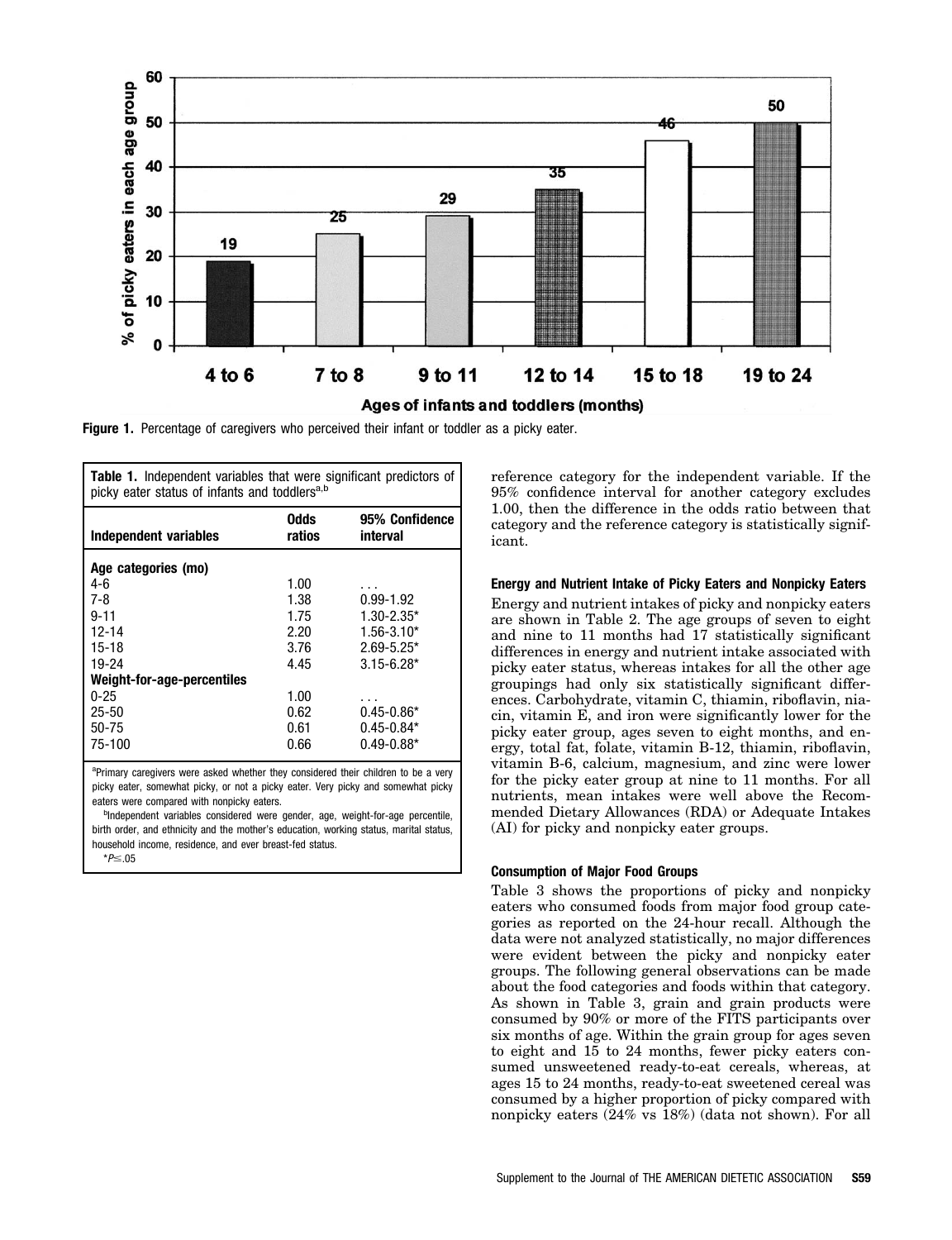| Table 2. Nutrient intakes of children by picky eater status <sup>a</sup> |                                  |                                |                 |  |  |  |  |
|--------------------------------------------------------------------------|----------------------------------|--------------------------------|-----------------|--|--|--|--|
|                                                                          | Age (mo)                         |                                |                 |  |  |  |  |
| <b>Energy/Nutrients</b>                                                  | 7-8 $(n=475)^c$                  | $9-11$ (n=677)                 | $RDA/Al^b$ 7-12 |  |  |  |  |
| Energy (kcal/d)                                                          |                                  | $-$ means $\pm$ SD $-$         | 739             |  |  |  |  |
| Picky                                                                    | $785 \pm 233$ <sup>d</sup>       | $911 \pm 263^e$                |                 |  |  |  |  |
| Nonpicky                                                                 | $838 + 221$                      | $989 + 338$                    |                 |  |  |  |  |
| Carbohydrate (g/d)                                                       |                                  |                                | $95*$           |  |  |  |  |
| Picky                                                                    | $108 \pm 35$ (55%) <sup>ef</sup> | $130 \pm 42$ (57%)             |                 |  |  |  |  |
| Nonpicky                                                                 | $119 \pm 36(56\%)$               | $138 \pm 51$ (56%)             |                 |  |  |  |  |
| Total fat (g/d)                                                          |                                  |                                | $30*$           |  |  |  |  |
| Picky                                                                    | $32\pm9(37\%)^{\dagger}$         | $35 \pm 12$ (34%) <sup>e</sup> |                 |  |  |  |  |
| Nonpicky                                                                 | $33 \pm 9$ (36%)                 | $38 \pm 14 (35\%)$             |                 |  |  |  |  |
| Vitamin C (mg/d)                                                         |                                  |                                | $50*$           |  |  |  |  |
| Picky                                                                    | $96 \pm 43^{\circ}$              | $103 + 52$                     |                 |  |  |  |  |
| Nonpicky                                                                 | $107 + 48$                       | $105 + 56$                     |                 |  |  |  |  |
| Folate $(\mu g/d)$                                                       |                                  |                                | $80*$           |  |  |  |  |
| Picky                                                                    | $156 + 88$                       | $199 \pm 103$ <sup>c</sup>     |                 |  |  |  |  |
| Nonpicky                                                                 | $190 + 335$                      | $228 + 141$                    |                 |  |  |  |  |
| Vitamin B-12 $(\mu g)$                                                   |                                  |                                | $0.5*$          |  |  |  |  |
| Picky                                                                    | $1.6 + 1.1$                      | $1.9 \pm 1.1^{\circ}$          |                 |  |  |  |  |
| Nonpicky                                                                 | $1.7 + 1.4$                      | $2.2 \pm 1.0^c$                |                 |  |  |  |  |
| Thiamin (mg/d)                                                           |                                  |                                | $0.3*$          |  |  |  |  |
| Picky                                                                    | $0.73 \pm 0.3^e$                 | $0.88 \pm 0.4^e$               |                 |  |  |  |  |
| Nonpicky                                                                 | $0.84 + 0.4$                     | $0.94 + 0.4$                   |                 |  |  |  |  |
| Riboflavin(mg/d)                                                         |                                  |                                | $0.4*$          |  |  |  |  |
| Picky                                                                    | $1.1 \pm 0.5^{\circ}$            | $1.3 \pm 0.5^{\circ}$          |                 |  |  |  |  |
| Nonpicky                                                                 | $1.2 \pm 0.6$                    | $1.4 \pm 0.6$                  |                 |  |  |  |  |
| Niacin (mg/d)                                                            |                                  |                                | $4^{\star}$     |  |  |  |  |
| Picky                                                                    | $9\pm4^e$                        | $11 \pm 5$                     |                 |  |  |  |  |
| Nonpicky                                                                 | $10\pm5$                         | $11 \pm 5$                     |                 |  |  |  |  |
| Vitamin E (mg/d)                                                         |                                  |                                | $6*$            |  |  |  |  |
| Picky                                                                    | $9.3 \pm 3.0^e$                  | $9.4 \pm 4.0$                  |                 |  |  |  |  |
| Nonpicky                                                                 | $11.2 \pm 8.7$                   | $9.6 + 4.2$                    |                 |  |  |  |  |
| Vitamin B-6 (mg/d)                                                       |                                  |                                |                 |  |  |  |  |
|                                                                          |                                  |                                | $0.3*$          |  |  |  |  |
| Picky<br>Nonpicky                                                        | $0.7 + 0.4$                      | $0.8 \pm 0.4^{\circ}$          |                 |  |  |  |  |
| Calcium (mg/d)                                                           | $0.7 + 0.4$                      | $0.9 + 0.5$                    | 270*            |  |  |  |  |
|                                                                          |                                  |                                |                 |  |  |  |  |
| Picky                                                                    | $542 + 241$                      | $608 \pm 252^e$                |                 |  |  |  |  |
| Nonpicky                                                                 | $597 + 235$                      | $693 + 338$                    |                 |  |  |  |  |
| Magnesium (mg/d)                                                         |                                  |                                | $75*$           |  |  |  |  |
| Picky                                                                    | $98 + 43$                        | $115 \pm 44^e$                 |                 |  |  |  |  |
| Nonpicky                                                                 | $105 + 40$                       | $131 \pm 60$                   |                 |  |  |  |  |
| Iron (mg/d)                                                              |                                  |                                | 11              |  |  |  |  |
| Picky                                                                    | $14\pm9^\mathrm{e}$              | $15 + 10$                      |                 |  |  |  |  |
| Nonpicky                                                                 | $17\pm8$                         | $16 \pm 9$                     |                 |  |  |  |  |
| Zinc (mg/d)                                                              |                                  |                                | $\bf{3}$        |  |  |  |  |
| Picky                                                                    | $5 + 2$                          | $5 \pm 2^e$                    |                 |  |  |  |  |
| Nonpicky                                                                 | $5 + 2$                          | $6 + 3$                        |                 |  |  |  |  |

<sup>a</sup>Children classified as picky eaters were rated by their primary caregiver as a very picky or somewhat picky eater.

<sup>b</sup>Recommended Dietary Allowances (RDAs) are in bold type and Adequate Intakes (Als) in ordinary type followed by an asterisk. Energy value is the Estimated Energy Expenditure (EER). c Weighted percentage of children in the total sample considered picky eaters, 25% at seven to eight months, and 29% at nine to 11 months.

<sup>d</sup>Mean nutrient intake including supplements for one 24-hour recall per child; SD=standard deviation.

<sup>e</sup>Nutrient intakes significantly different (P 
subsetice) for picky eater groups vs. nonpicky eater group.

f Weighted percentage of calories from macronutrients in parenthesis.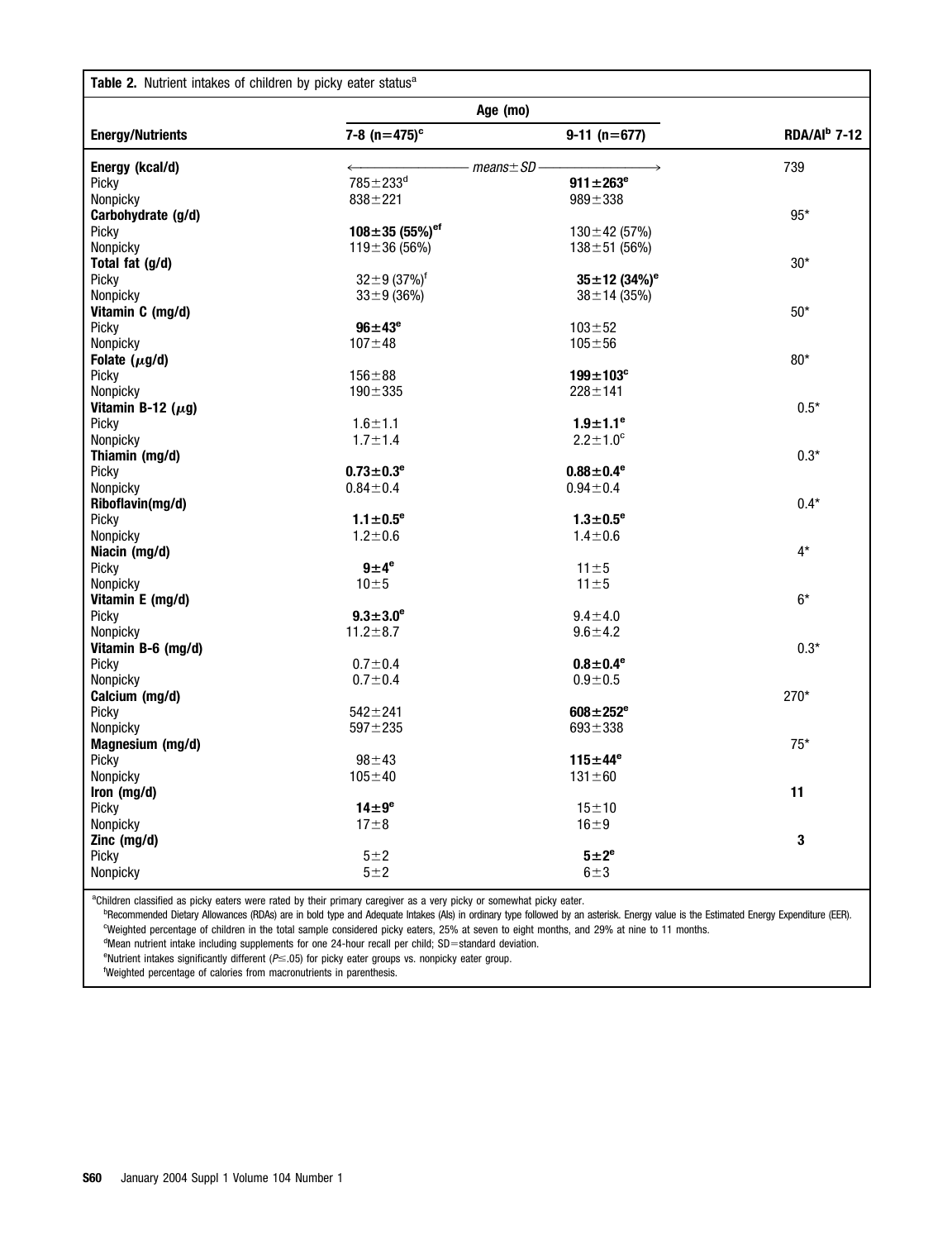|                                               | Age (mo) <sup>b</sup> |                  |                 |                  |                 |                  |                 |                  |                 |                  |
|-----------------------------------------------|-----------------------|------------------|-----------------|------------------|-----------------|------------------|-----------------|------------------|-----------------|------------------|
| <b>Food Category</b>                          |                       | 4-6              |                 | 7-8              |                 | $9 - 11$         |                 | $12 - 14$        |                 | 15-24            |
|                                               | <b>Picky</b>          |                  | <b>Picky</b>    |                  | <b>Picky</b>    |                  | <b>Picky</b>    |                  | <b>Picky</b>    |                  |
|                                               | No<br>$n = 573$       | Yes<br>$n = 138$ | No<br>$n = 354$ | Yes<br>$n = 121$ | No<br>$n = 484$ | Yes<br>$n = 193$ | No<br>$n = 249$ | Yes<br>$n = 121$ | No<br>$n = 324$ | Yes<br>$n = 297$ |
|                                               | %                     |                  |                 |                  |                 |                  |                 |                  |                 |                  |
| Grains and grain products                     | 77                    | 79               | 92              | 88               | 96              | 96               | 98              | 98               | 98              | 95               |
| Vegetables                                    | 47                    | 50               | 68              | 67               | 76              | 65               | 79              | 72               | 84              | 77               |
| <b>Fruits</b>                                 | 57                    | 64               | 90              | 83               | 89              | 89               | 94              | 84               | 84              | 87               |
| Milk and milk products                        | 100                   | 100              | 100             | 100              | 100             | 100              | 99              | 100              | 97              | 97               |
| Meat and other protein sources                | 5                     |                  | 13              | 20               | 45              | 33               | 75              | 72               | 89              | 86               |
| Mixed dishes (eg, casserole, sandwich, pizza) | 13                    | 14               | 46              | 52               | 66              | 58               | 72              | 68               | 71              | 67               |
| Sweets, sweetened beverages, desserts         | 12                    | 14               | 45              | 48               | 61              | 58               | 76              | 77               | 89              | 86               |
| Other (water, added fats, salty snacks)       | 41                    | 41               | 59              | 64               | 75              | 69               | 87              | 86               | 93              | 93               |

<sup>b</sup>Data represent one 24-hour recall per child in each of the 5 age groups.

age groups, fruits were consumed by a higher proportion of children than were vegetables, and substantial percentages (16% to 32%) of those over six months of age consumed no vegetables on the day of the recall (Table 3). Within the vegetable group, a higher percentage of picky eaters compared with nonpicky eaters were reported to consume french fries (18% vs 11% at 12 to 14 months and 27% vs 19% at 15 to 24 months), and a lower percentage of picky eaters consumed mashed potatoes (about 5% vs 12% at ages nine to 24 months). Bananas, fresh or frozen, were popular with picky eaters, particularly for ages 15 to 24 months. As expected, milk and milk products were consumed by almost 100% of infants and toddlers in both the first and second year.

As shown in Table 3, meat and other protein sources were consumed by considerably less than half the infants, ages seven to 11 months, but, by the second year, more than three-quarters of toddlers consumed foods from this group. Within the meat group, chicken was the most commonly reported. A greater proportion of nonpicky eaters consumed mixed dishes than did picky eaters, with spaghetti, ravioli, and lasagna as major items reported within that category. For both picky and nonpicky eaters, few infants four to six months of age received sweets, sweetened beverages, or desserts on the day of the recall, although the percentage consuming foods from this food category increased steadily with increasing age (Table 3). The proportions of picky and nonpicky eaters using other foods and beverages also increased with age.

# **Number of Times That Caregivers Offered a New Food**

Picky and nonpicky eater groups did not differ significantly in the number of times that caregivers offered a new food before deciding the child disliked it; therefore, Figure 2 represents results for total sample  $(n=3,022)$ . Three to five times was the most frequently reported category for offering a new food. Only 6% to 9% of caregivers offered a new food six to 10 times. For each of the age groups, about 25% of the caregivers offered new foods only one to two times before they decided their child disliked the food.

# **DISCUSSION**

The FITS provides the first national data on the prevalence of caregivers who perceived their infants and toddlers as picky eaters. Unlike the FITS, most studies about food acceptance involve mostly white children who were older than 24 months of age (13,15-19,22,25-33). We found that the prevalence of picky eater groups was reported for both sexes and among children from families with varying household incomes. Furthermore, all ethnic groups in the FITS reported that some children were considered picky eaters. Thus, the prevalence of children perceived as picky eaters was evident in both sexes and all ages, ethnicities, and household incomes.

The FITS differs from other published studies about children's acceptance of a new food, being larger and more representative and using telephone interviews to collect data rather than using interviews conducted in family (5,13,16,27,40) and school settings (21,41-43). Only two other studies have determined the prevalence of picky eater groups, and, unlike the FITS, in those studies mothers described the child's behavior and ranked the child on assessment scales designed to identify neophobic behaviors (13,44). Carruth and colleagues (13) used two inhome interviews and six days of food records and recalls to assess dietary variety and diversity and nutrient intakes of toddlers. Picky eaters had significantly lower dietary variety and diversity scores than nonpicky eaters. Mothers of picky eaters ranked their children's eating behaviors as problematic and used persuasion more frequently than did mothers of nonpicky eaters. No differences in energy and nutrient intake were found by picky eater status (13), whereas, in the FITS, the picky eater group, ages seven to 11 months, had lower nutrients intakes of energy and several nutrients. However, dietary intakes of the FITS participants were nutritionally adequate, regardless of picky eater status (36). Although picky eaters, as a group, met or exceeded recommendations (RDA or AI) on a day, some individuals had marginal intakes of major food groups, such as vegetables and meats and other protein foods, as described by Kay and colleagues in this supplement (45). The question arises of whether those individuals who were perceived as picky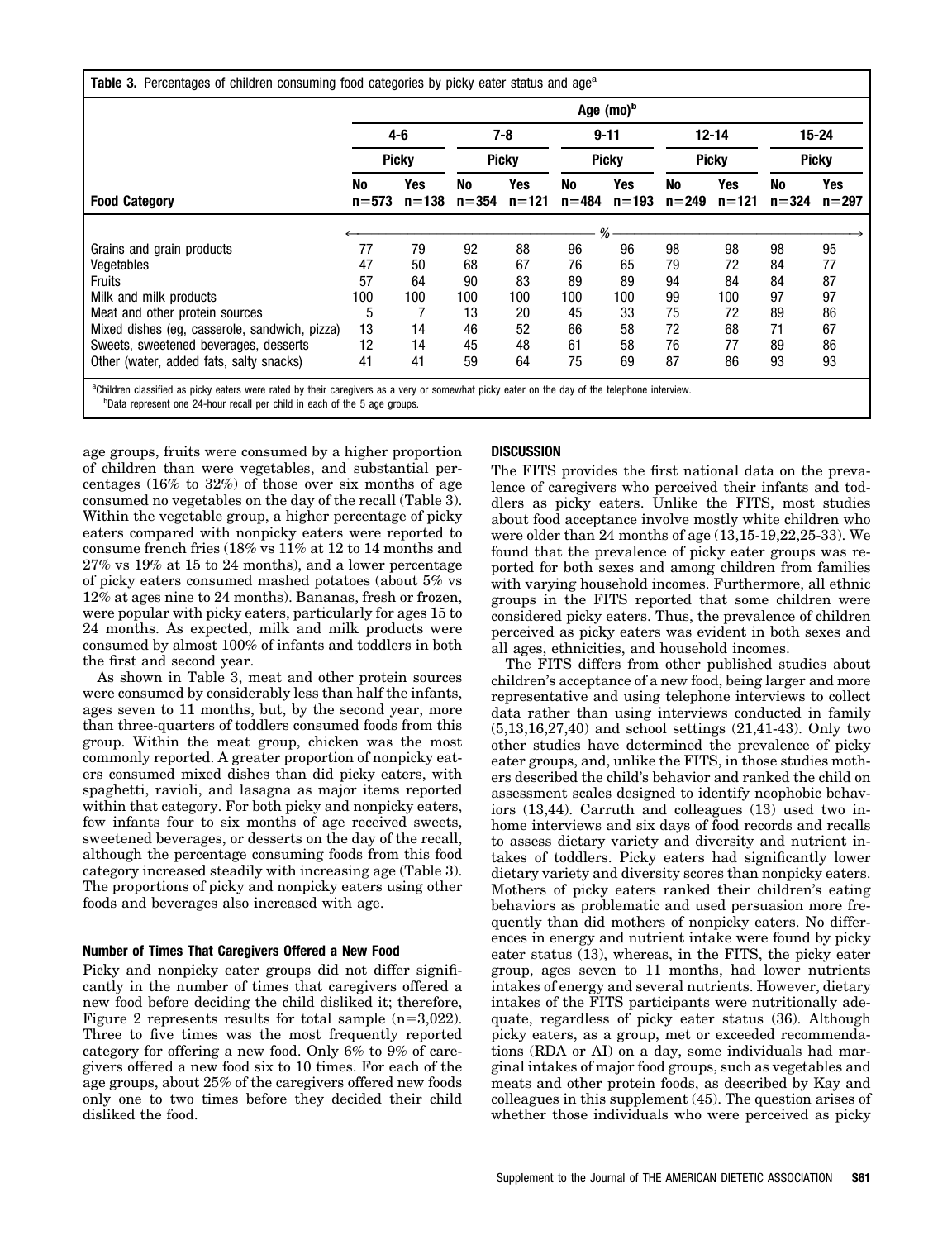

# □ 1 time ■ 2 time ■ 3-5 times □ 6 to 10 times ■ More than 10 times

**Figure 2.** Percentage of mothers offering a new food a specified number of times before deciding their infant or toddler disliked it.

eaters will continue to meet their nutritional needs for essential nutrients, such as folate, calcium, iron, and zinc, if this behavior is long continued.

Studies in older children have shown that eight to 15 repeated exposures to a new food are necessary to enhance acceptance of that food (15,18). The FITS data clearly show that the infants and toddlers were not provided with repeated exposures to a new food, and, in light of these findings, it is particularly disturbing that only a few of the FITS caregivers offered foods six to 10 times in the first year. In addition, data about foods most frequently consumed suggest that some of the FITS children had very limited exposure to a variety of foods, such as vegetables and meats.

The importance of early exposure to later dietary variety was studied in a group of children participating in a longitudinal study (2 to 96 months), and the results suggest that early exposure may affect later food acceptance (46). Skinner and colleagues reported that fruit exposures in the first two years were predictive of fruit variety in the diet when the children were of school age. The number of vegetables liked by the mother predicted the vegetable variety consumed by the children (46). In a group of black children, taste acceptability at two years of age and early exposure to sucrose solutions at six months was significantly correlated (47). The children with early sucrose exposure drank more of a sweetened beverage than those that did not. These studies suggest the importance that early exposure may have on food acceptance at a later age when new variety, flavors, textures, and tastes are introduced to the child.

#### **Limitations of Study**

The FITS food intake data represent one 24-hour recall for each child given by caregivers via telephone interviews with multiple interviewers. Food intake patterns among individual children must also be studied longitudinally to confirm our findings. The cross-sectional survey design limits the development of food-related profiles that explain how mothers may make decisions about transition foods and how their infants and toddlers exhibited likes and dislikes. Although the FITS design allows results to be extrapolated to the general population, particularly white caregivers, the small sample sizes for some of the ethnicity groups limit applicability of the weighted findings.

#### **APPLICATIONS**

- Dietetics professionals need to be aware that the prevalence of children perceived as picky eaters was evident in both sexes and all ages, ethnicities, and household incomes.
- When new foods are introduced, caregivers should provide tasting opportunities more frequently than they do at the present; between eight to 15 repeated exposures to a new food may be required to enhance the child's acceptance.

#### **References**

- 1. Weigley ES. Changing patterns in offering solids to infants. Pediatr Nurs. 1990;16:439-441.
- 2. Sarett HP, Bain KR, O'Leary JC. Decisions on breastfeeding or formula feeding and trends in infant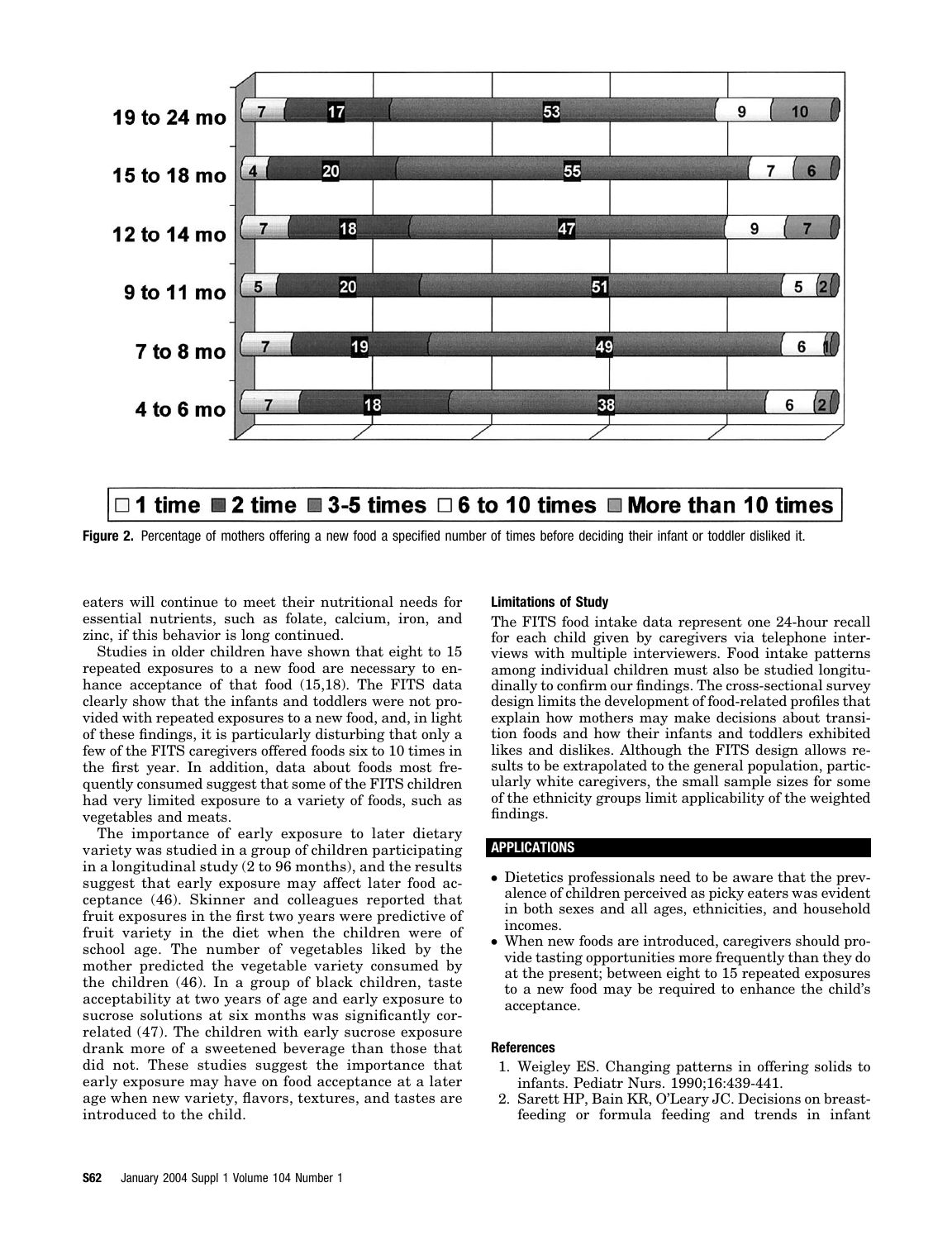feeding practices. Am J Dis Child. 1983;137:719- 725.

- 3. Wright AL, Holberg C, Taussio LM, Bean J, Curtiss J, Ey J, Moss R, Rothschild J, Sanguineti A, Smith B, Smith S, Vondrak T. Infant-feeding practices among middle-class Anglos and Hispanics. Pediatrics. 1988; 82:496-503.
- 4. Lauver MA, Hizon L, Bulla A, Connell C, Wagoner B. Infant feeding practices: The effect on six-month weights. J Kansas Med Soc. 1981;82:403-406.
- 5. Nevling W, Carruth BR, Skinner JD. How do socioeconomic and age influence infant food patterns? J Am Diet Assoc. 1997;97:418-420.
- 6. O'Campo P, Faden RR, Gielen AC, Wang MC. Prenatal factors associated with breastfeeding duration: recommendations for prenatal interventions. Birth. 1992;19:195-201.
- 7. Quarles A, Williams PD, Hoyle DA, Brimeyer M, Williams AR. Mothers' intention, age, education and the duration and management of breastfeeding. Maternal Child Nurs J. 1994;22:102-108.
- 8. Brodwick M, Baranowski T, Rassin DK. Patterns of infant feeding in a triethnic population. J Am Diet Assoc. 1989;89:1129-1132.
- 9. Auld GW, Morris M. Infant/toddler feeding practices of adolescent others: Ethnic differences and intergenerational involvement. Fam Cons Sci Res J. 1994;23: 118-134.
- 10. Kokinos M, Dewey KG. Infant feeding practices of migrant Mexican American families in Northern California. Ecol Food Nutr. 1986;18:209-220.
- 11. Kannan S, Carruth BR, Skinner J. Cultural influences on infant feeding beliefs of mothers. J Am Diet Assoc. 1999;99:88-90.
- 12. Morris SE. Developmental implications for the management of feeding problems in neurologically impaired infants. Semin Speech Lang. 1985;6:293-315.
- 13. Carruth BR, Skinner J, Houck K, Moran J III, Coletta F, Ott D. The phenomenon of "Picky Eater": A behavioral marker in eating patterns of toddlers. J Am Coll Nutr. 1998;17:180-186.
- 14. Skinner JD, Carruth BR, Houck K, Moran J III, Reed A, Coletta F, Ott D. Mealtime communication patterns of infants from 2-24 months of age. J Nutr Educ. 1998;30:8-16.
- 15. Birch LL, Johnston SL, Fisher JA. Children's eating: The development of food-acceptance patterns. Young Children. 1995;50:71-78.
- 16. Skinner JD, Carruth BR, Moran J III, Houck K, Schmidhammer J, Reed A, Coletta F, Cotter R, Ott D. Toddlers' food preferences: Concordance with family members' preferences. J Nutr Educ. 1998;30:17-22.
- 17. Longbottom PJ, Wrieden WL, Pine CM. Is there a relationship between the food intakes of Scottish 5-and-a-half to eight-and-a-half year olds and those of their mothers? J Human Nutr Diet. 2002;15:271- 279.
- 18. Sullivan SA, Birch LL. Pass the sugar, pass the salt: Experience dictates preference. Dev Psychol. 1990; 26:546-551.
- 19. Birch LL, McPhee L, Shoba BC, Pirok E, Steinberg L. What kind of exposure reduces children's food neophobia? Looking vs. tasting. Appetite. 1987;9:171- 178.
- 20. Stallberg-White C, Pliner P. The effect of flavor prin-

ciples on willingness to taste novel foods. Appetite. 1999;33:209-221.

- 21. Birch LL, Marlin DW, Rotter J. Eating as the "means" activity in a contingency: Effects on young children's food preference. Child Dev. 1984;55:423- 439.
- 22. James A, Tenney N. Seeing mum drinking a "light" product: Is social learning a stronger determinant of taste preference acquisition than caloric conditioning? Eur J Clin Nutr. 2001;55:418-422.
- 23. Kintner M, Boss P, Johnson N. The relationship between dysfunctional family environments and family member food intake. J Marr Fam. 1983;43:633-641.
- 24. Mennella JA, Beauchamp GK. Flavor experiences during formula feeding are related to preferences during childhood. Early Hum Dev. 2002;68:71-82.
- 25. Pelchat ML, Pliner P. Antecedents and correlates of feeding problems in young children. J Nutr Educ. 1986;18:23-29.
- 26. Pelchat ML, Pliner P. "Try it, you'll like it". Effects of information on willingness to try novel foods. Appetite. 1995;24:153-166.
- 27. Koivisto UK, Sjödén PO. Reasons for rejection of food items in Swedish families with children aged 2-17. Appetite. 1996;26:89-103.
- 28. Koivisto UK, Sjödén PO. Food and general neophobia in Swedish families: Parent-child comparisons and relationships with serving specific foods. Appetite. 1996;26:107-118.
- 29. Koivisto UK, Sjödén PO. Food and general neophobia and their relationship with self-reported food choice: Familial resemblance in Swedish families with children of ages 7-17 years. Appetite. 1997;29:89-103.
- 30. Birch LL, Marlin DW. I don't like it; I never tried it: Effects of exposure on two-year-old children's food preferences. Appetite. 1982;3:353-360.
- 31. Birch LL, Gunder L, Grimm-Thomas K. Infants' consumption of a new food enhances acceptance of similar foods. Appetite. 1998;30:283-295.
- 32. Harper LV, Sanders KM. The effect of adults' eating on young children's acceptance of unfamiliar foods. J Exp Child Psychol. 1975;20:206-214.
- 33. Galloway AT, Lee Y, Birch LL. Predictors and consequences of food neophobia and pickiness in young girls. J Am Diet Assoc. 2003;103:692-698.
- 34. Devaney B, Kalb L, Briefel R, Zavitsky-Novak T, Clusen N, Ziegler P. Feeding Infants and Toddlers Study: Overview of the study design. J Am Diet Assoc. 2004;104(suppl 1):S8-S13.
- 35. Schakel SF, Sievert YA, Buzzard IM. Sources of data for developing and maintaining a nutrient data base. J Am Diet Assoc. 1988;88:1268-1271.
- 36. Devaney B, Ziegler P, Pac S, Karwe V, Barr SI. Nutrient intakes of infants and toddlers. J Am Diet Assoc. 2004;104(suppl 1):S14-S21.
- 37. Stuff JE, Nichols BL. Nutrient intake and growth performance of older infants fed human milk. J Pediatr. 1989;115:959-926.
- 38. Table, Dietary Reference Intakes: Macronutrients. Food and Nutrition Board, Institute of Medicine, National Academies. Sources: Dietary Reference Intakes for Energy, Carbohydrate, Fiber, Fat, Fatty Acids, Cholesterol, Protein, and Amino Acids (2002). Available at: www.nap.edu. Accessed June 2003.
- 39. Table, Dietary Reference Intakes (DRIs): Recommended Intakes for Individuals, Elements. Food and